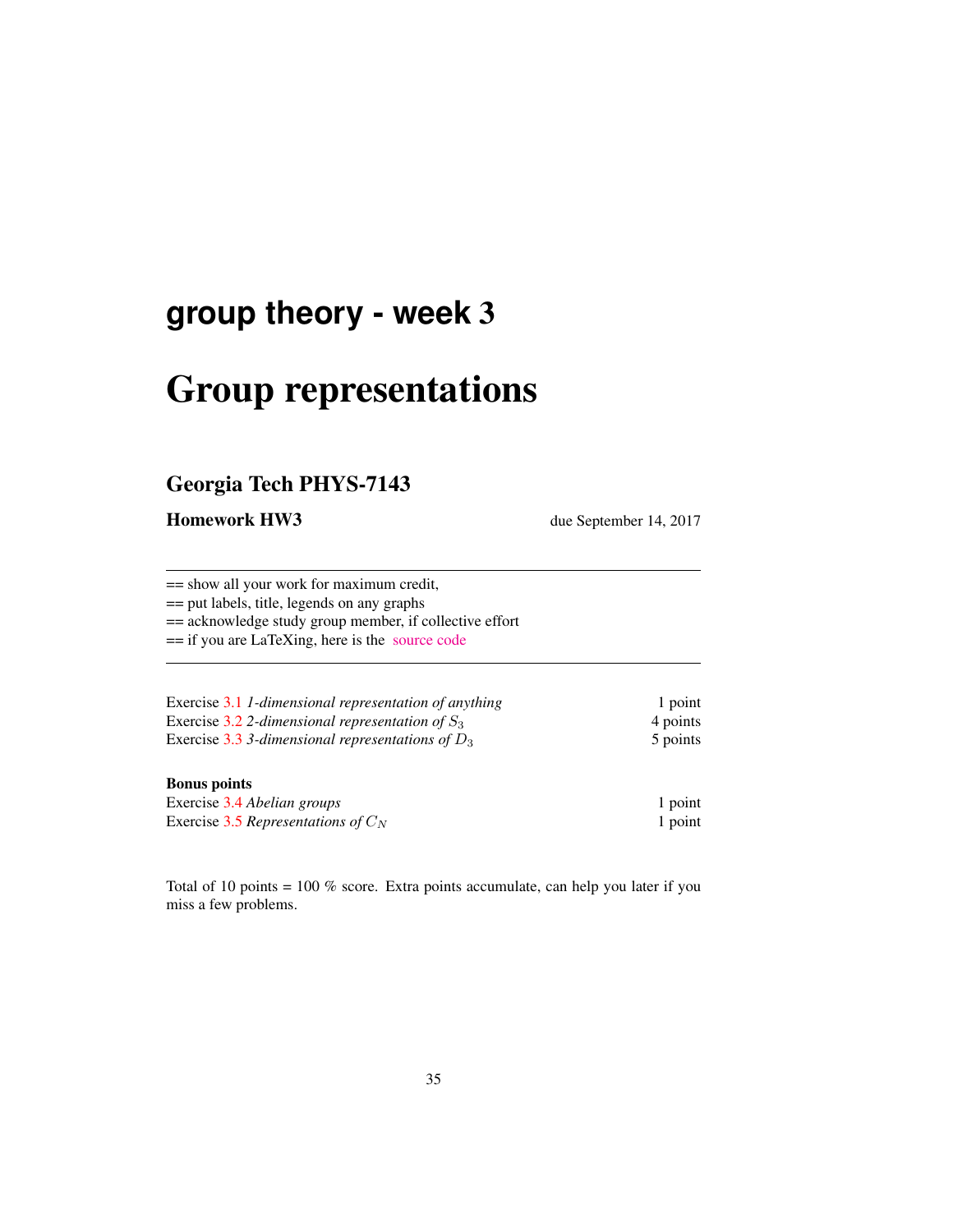#### 2017-09-05 Predrag Lecture 5 Representation theory

Irreps, unitary reps and Schur's Lemma.

This lecture covers Chapter 2 *Representation Theory and Basic Theorems* of Dresselhaus *et al.* textbook [1] [\(click here\),](http://chaosbook.org/library/Dresselhaus07.pdf) up to the proof of Schur's Lemma. The exposition (or the corresponding chapter in Tinkham [2]) comes from Wigner's classic *Group Theory and Its Application to the Quantum Mechanics of Atomic Spectra* [3], which is a harder going, but the more group theory you learn the more you'll appreciate it. Eugene Wigner got the 1963 Nobel Prize in Physics, so by mid 60's gruppenpest was accepted in the finer social circles.

#### 2017-09-07 Predrag Lecture 6 Schur's Lemma

This lecture covers Sects. 2.5 and 2.6 "Schur's Lemma" of Dresselhaus *et al.* textbook [1] [\(click here\).](http://chaosbook.org/library/Dresselhaus07.pdf)

#### 3.1 Literature

The structure of finite groups was understood by late 19th century. A full list of finite groups was another matter. The complete proof of the classification of all finite groups takes about 3 000 pages, a collective 40-years undertaking by over 100 mathematicians, read the [wiki.](https://en.wikipedia.org/wiki/Classification_of_finite_simple_groups)

#### References

- [1] M. S. Dresselhaus, G. Dresselhaus, and A. Jorio, *[Group Theory: Application to](http://dx.doi.org/10.1007/978-3-540-32899-5) [the Physics of Condensed Matter](http://dx.doi.org/10.1007/978-3-540-32899-5)* (Springer, New York, 2007).
- [2] M. Tinkham, *[Group Theory and Quantum Mechanics](http://dx.doi.org/10.1016/c2013-0-01646-5)* (Dover, New York, 2003).
- [3] E. P. Wigner, *[Group Theory and Its Application to the Quantum Mechanics of](http://books.google.com/books?vid=ISBN9780323152785) [Atomic Spectra](http://books.google.com/books?vid=ISBN9780323152785)* (Academic, New York, 1931).

#### **Exercises**

3.1. **1-dimensional representation of anything.** Let  $D(g)$  be a representation of a group G. Show that  $d(g) = \det D(g)$  is one-dimensional representation of G as well.

(B. Gutkin)

3.2. 2-dimensional representation of  $S_3$ .

(i) Show that the group  $S_3$  can be generated by two permutations:

$$
a = \begin{pmatrix} 1 & 2 & 3 \\ 1 & 3 & 2 \end{pmatrix}, \qquad d = \begin{pmatrix} 1 & 2 & 3 \\ 3 & 1 & 2 \end{pmatrix}.
$$

PHYS-7143-17 week3 36 2017-09-05